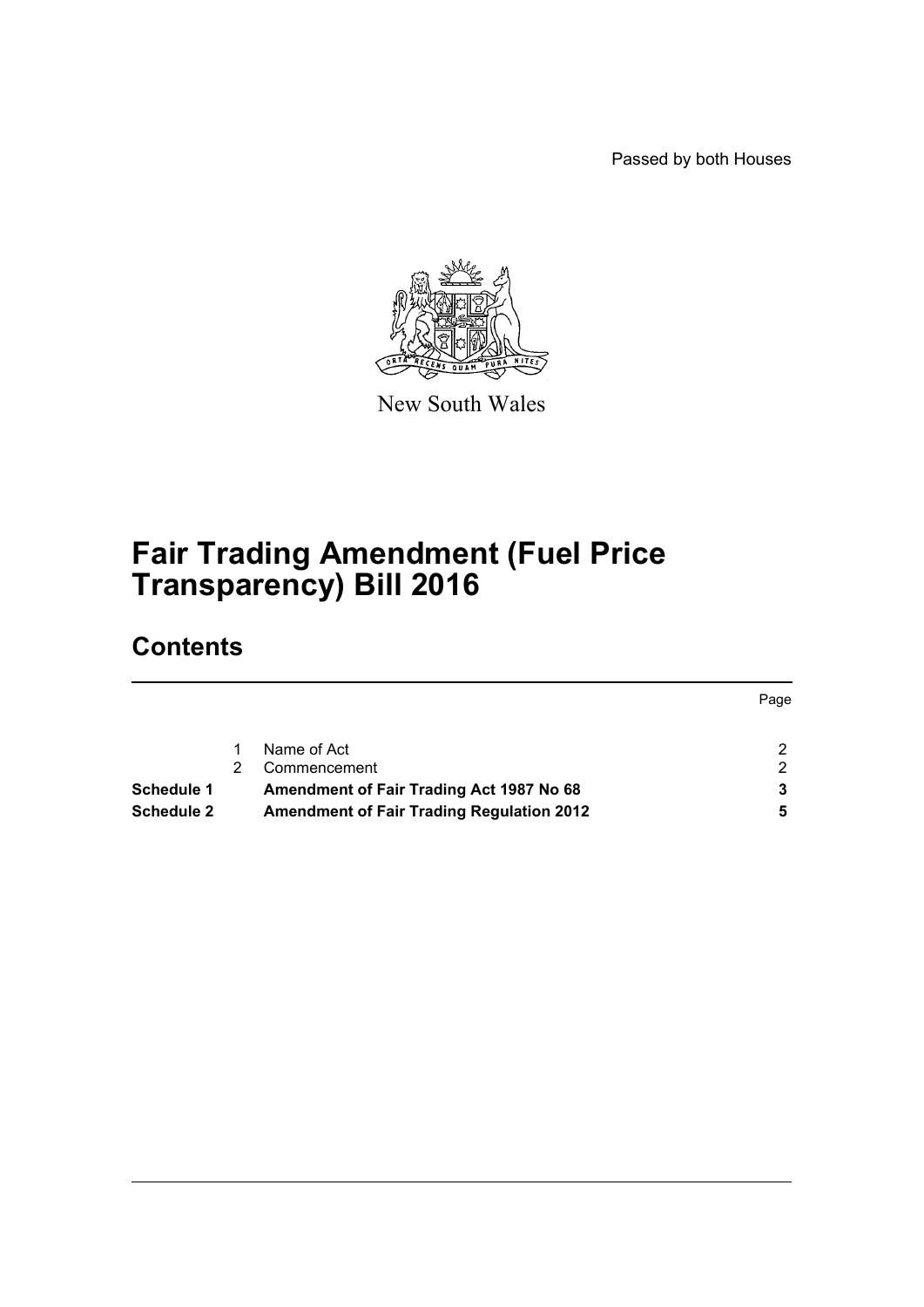*I certify that this public bill, which originated in the Legislative Assembly, has finally passed the Legislative Council and the Legislative Assembly of New South Wales.*

> *Clerk of the Legislative Assembly. Legislative Assembly, Sydney,* , 2016



New South Wales

# **Fair Trading Amendment (Fuel Price Transparency) Bill 2016**

Act No , 2016

An Act to amend the *Fair Trading Act 1987* to provide for the establishment of a scheme for the publication of service station fuel prices; and to make a consequential amendment to the *Fair Trading Regulation 2012*.

*I have examined this bill and find it to correspond in all respects with the bill as finally passed by both Houses.*

*Assistant Speaker of the Legislative Assembly.*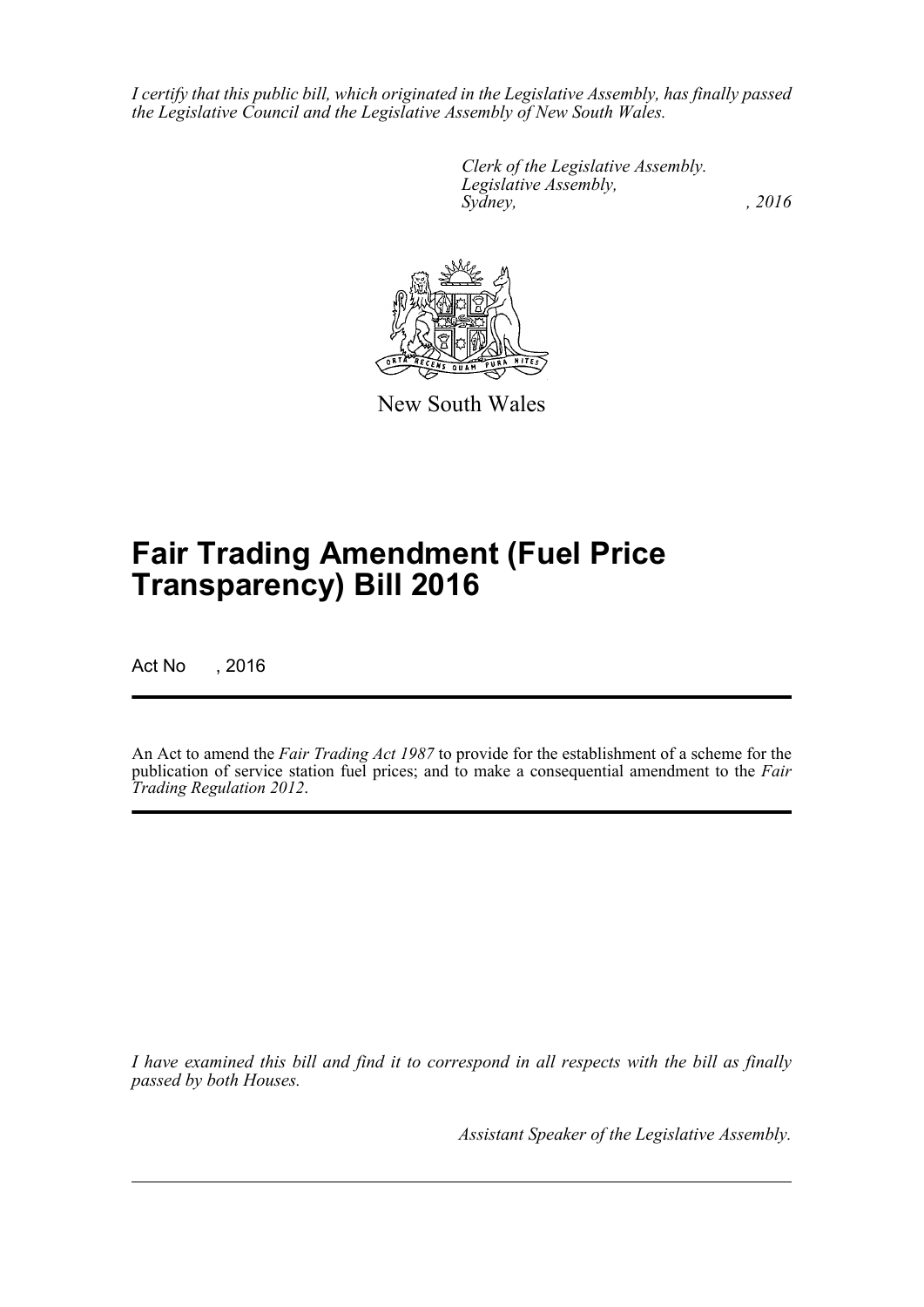## <span id="page-2-0"></span>**The Legislature of New South Wales enacts:**

### **1 Name of Act**

This Act is the *Fair Trading Amendment (Fuel Price Transparency) Act 2016*.

### <span id="page-2-1"></span>**2 Commencement**

This Act commences on the date of assent to this Act.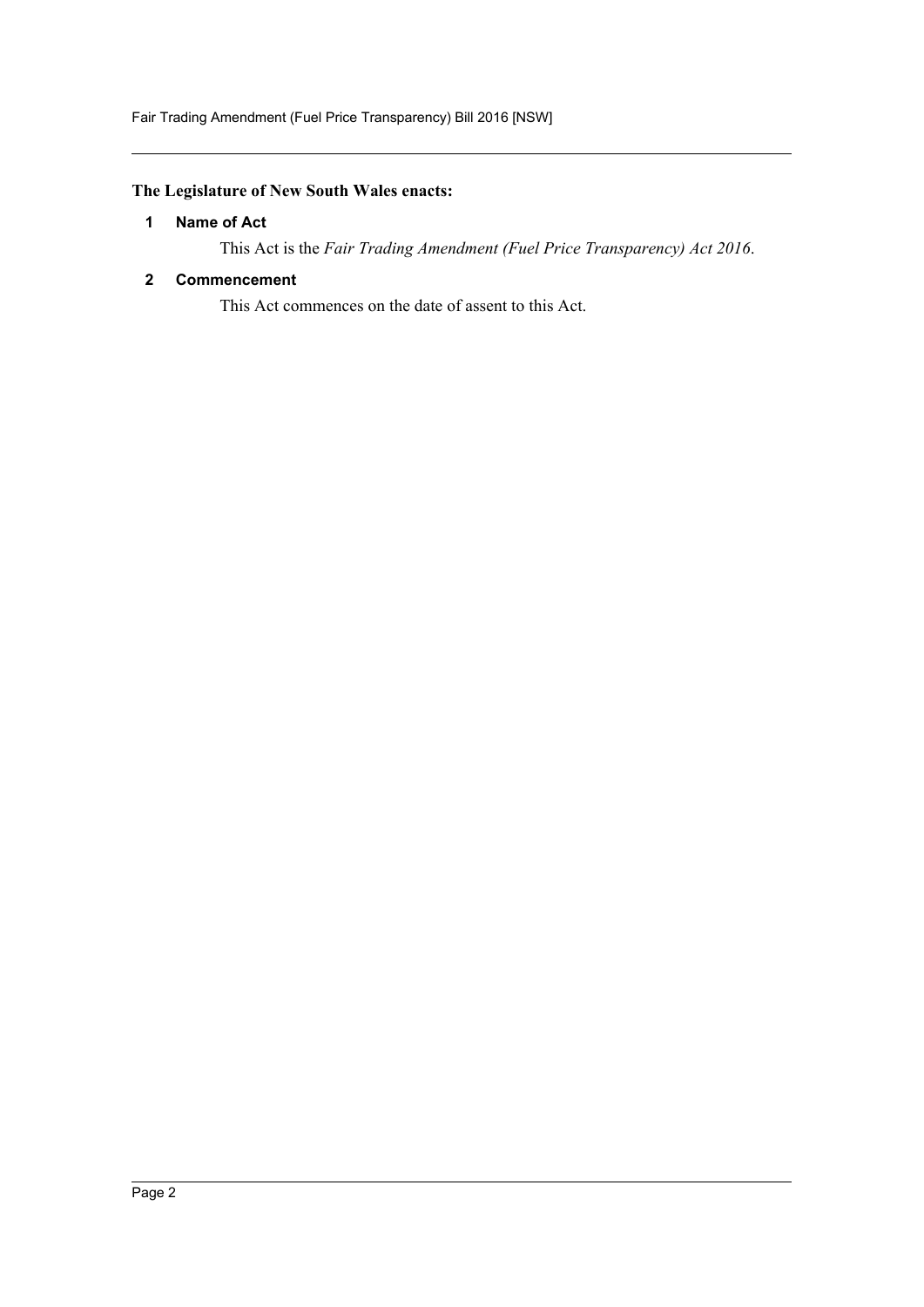## <span id="page-3-0"></span>**Schedule 1 Amendment of Fair Trading Act 1987 No 68**

#### **Part 4 NSW consumer safety and information requirements**

Insert after Division 5:

## **Division 6 Publication of service station fuel prices**

#### **58 Scheme for publication of service station fuel prices**

- (1) The Secretary may, by order published on the NSW legislation website, establish a scheme for the publication of standard retail prices of prescribed fuel available for the fuelling of motor vehicles at service stations on an ongoing and up-to-date basis.
- (2) Without limiting subsection (1), the order may:
	- (a) specify requirements for the registration of service stations or service station operators for the purposes of the scheme or apply the scheme to persons, or persons of a specified class, registered under the *Biofuels Act 2007*, and
	- (b) specify requirements for the notification of the standard retail price of each kind of fuel available at a service station for the fuelling of motor vehicles and the date and time from which the notified price is the standard retail price for the fuel.
- (3) The Secretary may arrange for information notified under the order to be published as the Secretary thinks fit, including by making it available on a website, through a telecommunication system or by any other means.
- (4) The operator of a service station is guilty of an offence if:
	- (a) the service station or operator is not registered as required by an order under this section, or
	- (b) a type of prescribed fuel is offered for retail sale for the fuelling of motor vehicles at the service station at a standard retail price other than the price notified as being in effect at the time of the offer in accordance with an order under this section.
- (5) It is a defence to a prosecution for an offence against subsection (4) if the defendant proves that the commission of the offence was due to causes over which the defendant had no control and that the defendant took reasonable precautions and exercised due diligence to prevent the commission of the offence.
- (6) In this section:

*biodiesel*, *biodiesel blend*, *ethanol* and *petrol-ethanol blend* have the same meanings as in the *Biofuels Act 2007*.

*prescribed fuel* means the following:

- (a) petrol, being a petroleum-based fuel (whether or not containing ethanol) for spark-ignition internal combustion engines that is sold as petrol or as petrol-ethanol blend, but does not include diesel fuel, aviation fuel or liquid petroleum gas,
- (b) diesel fuel, being a petroleum-based fuel (whether or not containing biodiesel) for internal combustion engines that is sold as diesel fuel or as a biodiesel blend,
- (c) liquefied petroleum gas,
- (d) liquefied natural gas,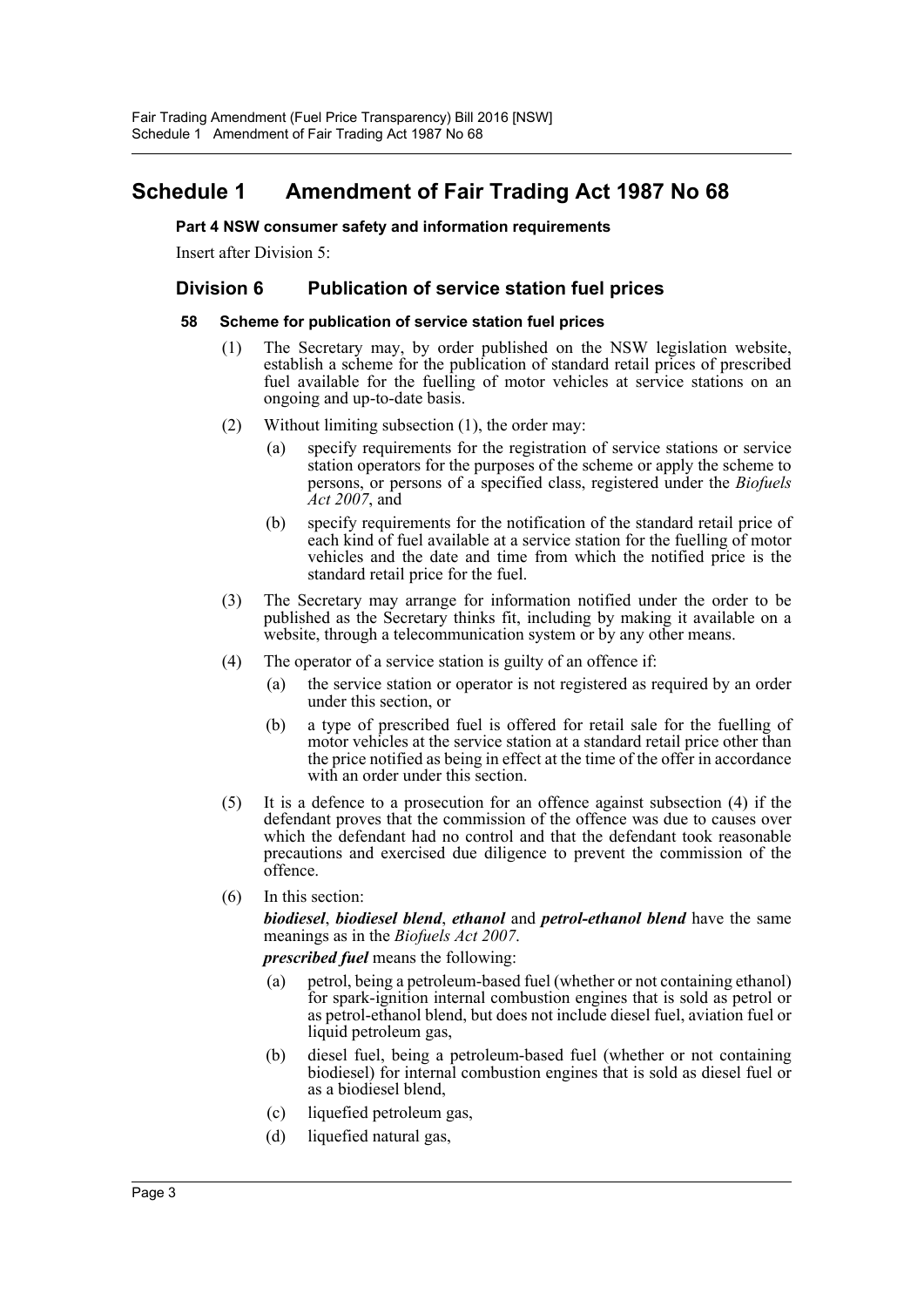- (e) compressed gas,
- (f) any fuel specified in a preceding paragraph that is combined with another such fuel or other substance.

*service station* means a building or place used for the fuelling of motor vehicles involving the sale by retail of a prescribed fuel, whether or not any other fuel or other product is sold there and whether or not the building or place is used for any other purpose, but does not include a building or place used primarily for the purpose of hiring, leasing or selling motor vehicles.

*service station operator* means a person who operates or controls the operation of a service station.

*standard retail price*, in relation to a prescribed fuel supplied by retail at a service station, means the price per litre at which the fuel is available to retail customers without any discounts or special offers.